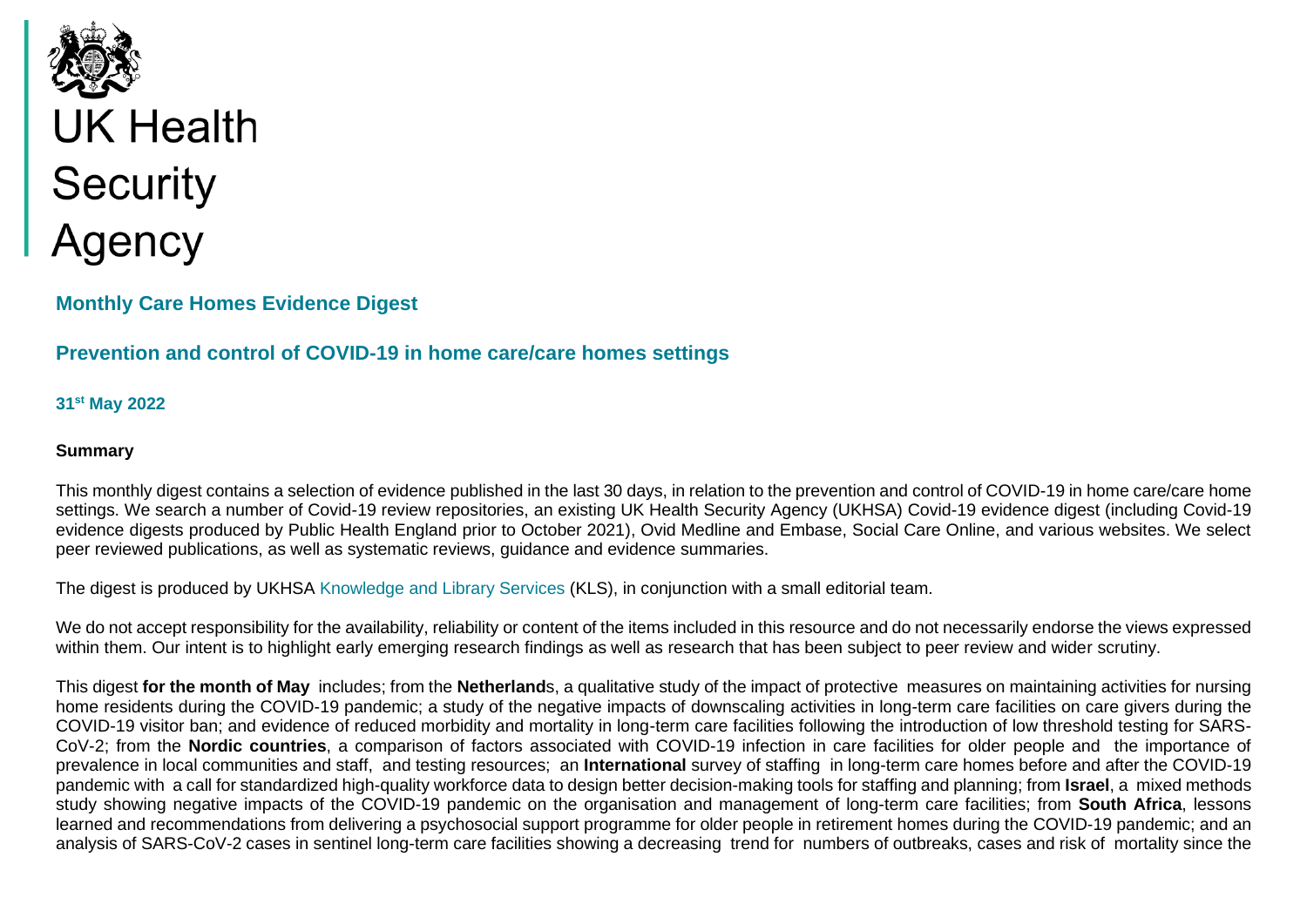#### Monthly Care Homes Evidence Digest – 31st May 2022

first wave; from **Canada**, a call for further research to understand the impact of long COVID in long-term care residents; from **USA**, the role of staff in transmission of SARS-CoV-2 in long-term care facilities and the importance of vaccination; evidence of reduced risk of re-infection with SARS-Cov-2 within 90 days in nursing home residents and health care personnel; evidence of low risk of death with SARS-CoV-2 among residents admitted to a nursing home for post-acute care; and an editorial calling for a fundamental review of the US nursing home system with recommendation for improvements; and from the **UK**, a cohort study of risk factors for COVID-19 amongst care home residents; a cohort study showing reduced severity of Omicron compared with previous variants in residents of long term care facilities; and an editorial on the High Court ruling on the Gardner and Harris Judicial Review.

From the UK, France, Italy, Spain, Canada and USA, further accumulating evidence of the benefit of booster doses of COVID-19 vaccines in nursing home residents, including evidence of reduced severity from the Omicron variant.

Finally, summaries of other recently published COVID-19 pandemic reports, guidance and statistics.

We have a search facility for the Weekly Care Homes Evidence Digest. This can be achieved by using Endnote Software and accessing backups of the Research Digest. This will give access to the content of all previous weekly Digests and allow simple searches e.g. on authors, abstracts (where these are captured) and titles. Please note that this is not a substitute for a proper literature search. If you would like to access this facility please contact [arthur.pearce@phe.gov.uk.](mailto:arthur.pearce@phe.gov.uk)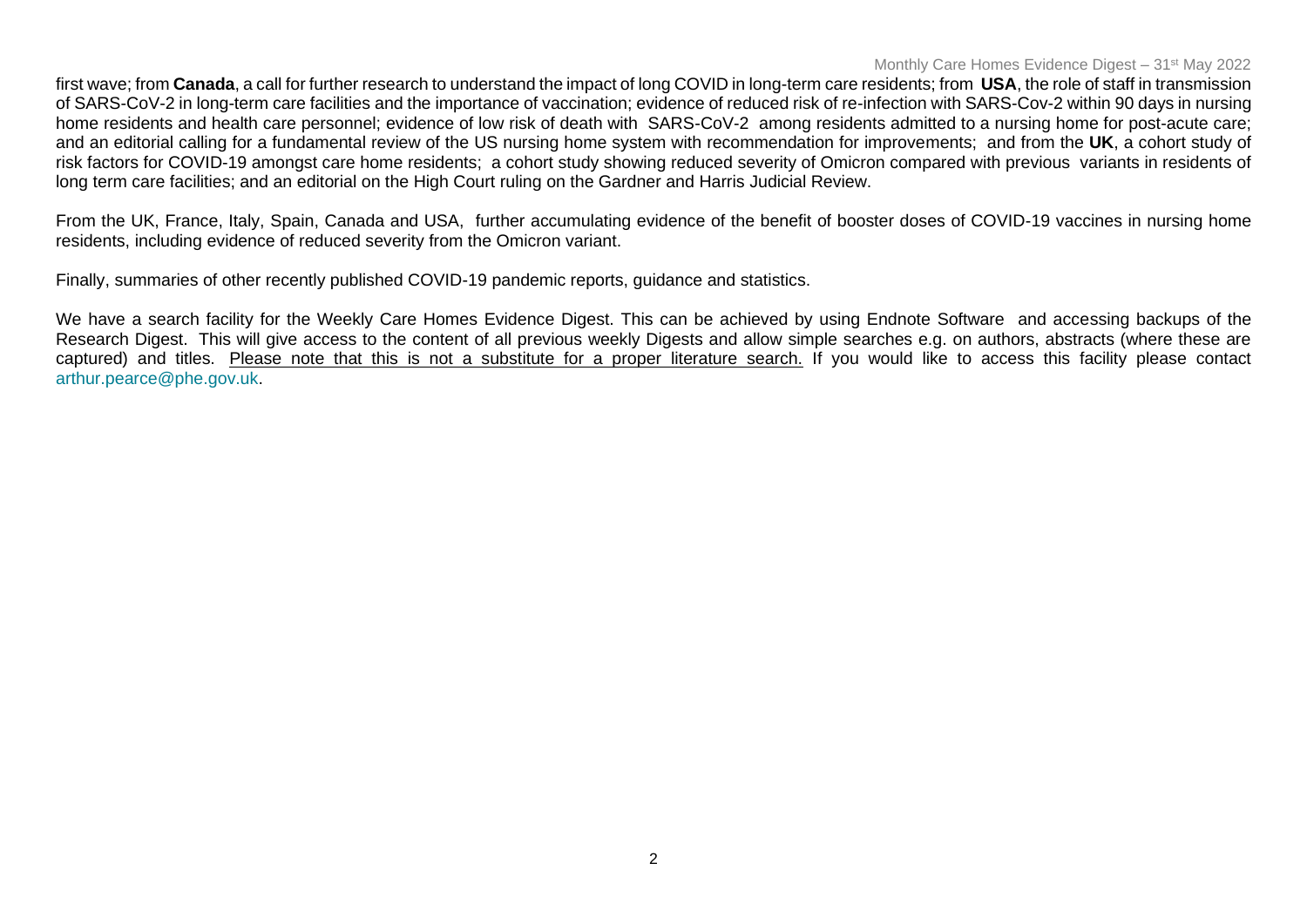### **Peer-Reviewed Articles**

| <b>Publication</b><br>date | <b>Title / URL</b>                                                                                                                                      | Journal / Article type                                                                 | <b>Digest</b>                                                                                                                                                                                                                                                                                                                                                                                                                                                                                                                                                                                                                                                                                                                                                                                                                                                                                                                    |
|----------------------------|---------------------------------------------------------------------------------------------------------------------------------------------------------|----------------------------------------------------------------------------------------|----------------------------------------------------------------------------------------------------------------------------------------------------------------------------------------------------------------------------------------------------------------------------------------------------------------------------------------------------------------------------------------------------------------------------------------------------------------------------------------------------------------------------------------------------------------------------------------------------------------------------------------------------------------------------------------------------------------------------------------------------------------------------------------------------------------------------------------------------------------------------------------------------------------------------------|
| 30.04.2022                 | <b>Activities for Residents of</b><br><b>Dutch Nursing Homes during</b><br>the COVID-19 Pandemic: A<br><b>Qualitative Study</b>                         | International Journal of<br><b>Environmental Research</b><br>and Public Health / Study | The aim of this study was to describe the impact of these measures on<br>activities for Dutch nursing home residents, the conditions under which<br>the activities could take place, and the considerations when making<br>decisions about the (dis)continuation of activities.<br>Activities were offered in an adapted way, often under certain<br>conditions, such as organizing activities at other locations (e.g.,<br>outside), with limited group size, and following specific guidelines. The<br>main focus of the considerations made were the ability to adhere to the<br>guidelines, the well-being of residents, ensuring safety, and balancing<br>benefits versus risks given vaccination availability and coverage.                                                                                                                                                                                                |
| 01.05.2022                 | <b>Outcomes of SARS-CoV-2</b><br>omicron infection in residents<br>of long-term care facilities in<br>England (VIVALDI): a<br>prospective, cohort study | The Lancet Healthy<br>Longevity / Study                                                | We did a prospective cohort study in residents of long-term care<br>facilities in England who were tested regularly for SARS-CoV-2 between<br>Sept 1, 2021, and Feb 1, 2022, and who were participants of the<br>VIVALDI study.<br>We compared the risk of hospital admission (within 14 days following a<br>positive SARS-CoV-2 test) or death (within 28 days) in residents who<br>had tested positive for SARS-CoV-2 in the period shortly before omicron<br>emerged (delta-dominant) and in the omicron-dominant period,<br>adjusting for age, sex, primary vaccine course, past infection, and<br>booster vaccination.<br>Observed reduced severity of the omicron variant compared with<br>previous variants suggests that the wave of omicron infections is<br>unlikely to lead to a major surge in severe disease in long-term care<br>facility populations with high levels of vaccine coverage or natural<br>immunity. |
| 01.05.2022                 | The influence of the down- and<br>upscaling of activities in long-<br>term care facilities during the<br>COVID-19 visitor ban on                        | <b>Geriatric Nursing / Study</b>                                                       | Here we investigate the influence of the down- and upscaling of<br>activities on caregivers' physical and emotional exhaustion and their<br>perceived ability to provide care and support.                                                                                                                                                                                                                                                                                                                                                                                                                                                                                                                                                                                                                                                                                                                                       |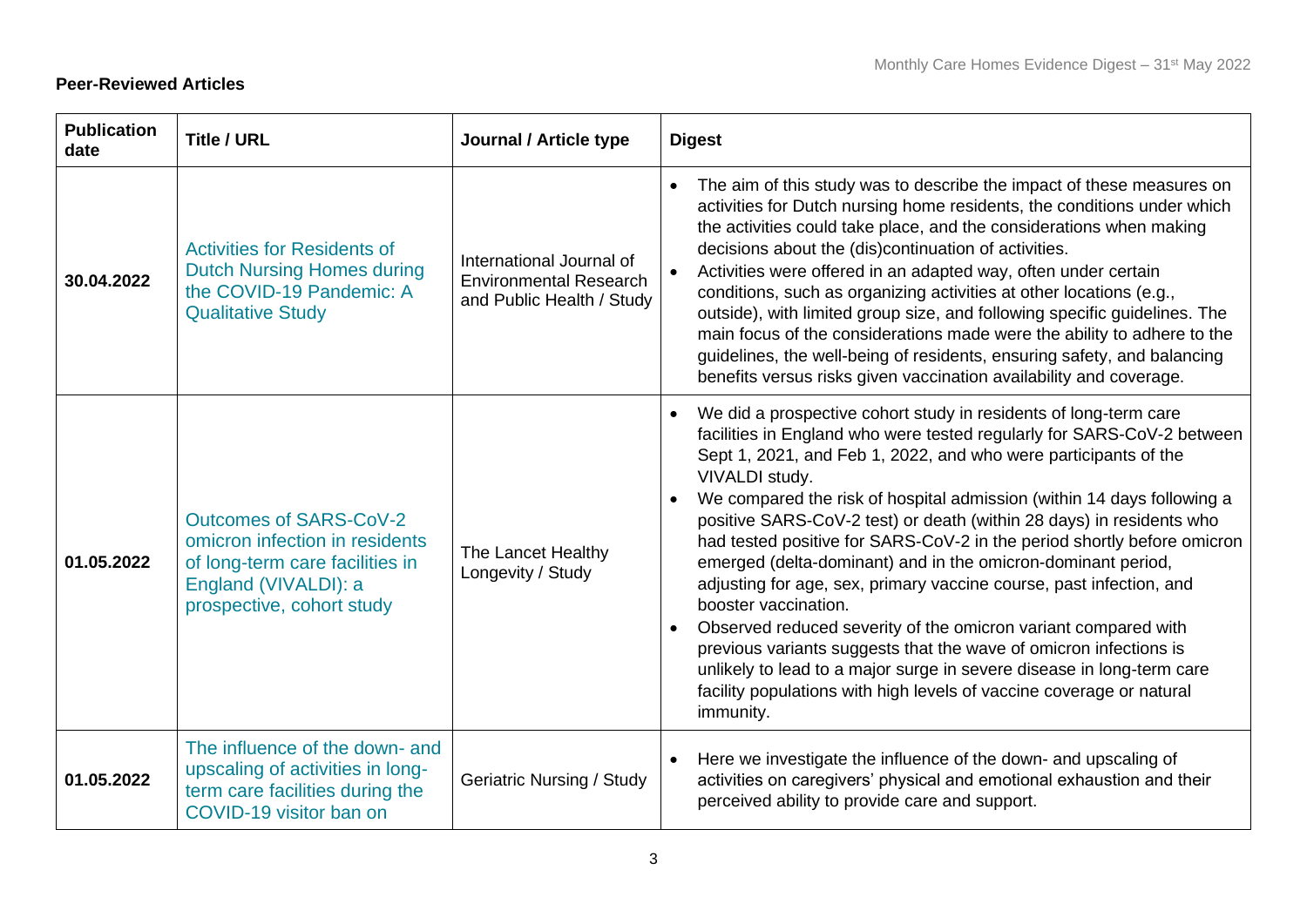|            | caregivers' exhaustion and<br>ability to provide care and<br>support: A questionnaire study                                                                                                                                                                                        |                                                                            | The downscaling of certain activities for residents had a negative impact<br>on caregivers' exhaustion and ability to provide care and support.<br>An adequate balance of different types of meaningful activities, with<br>varying supervision levels, is beneficial for residents and caregivers.                                                                                                                                                                                                                                                                                                                                                                                                                                                                                                                                                                                                                                                                                                                  |
|------------|------------------------------------------------------------------------------------------------------------------------------------------------------------------------------------------------------------------------------------------------------------------------------------|----------------------------------------------------------------------------|----------------------------------------------------------------------------------------------------------------------------------------------------------------------------------------------------------------------------------------------------------------------------------------------------------------------------------------------------------------------------------------------------------------------------------------------------------------------------------------------------------------------------------------------------------------------------------------------------------------------------------------------------------------------------------------------------------------------------------------------------------------------------------------------------------------------------------------------------------------------------------------------------------------------------------------------------------------------------------------------------------------------|
| 01.05.2022 | <b>Strong Decay of SARS-CoV-2</b><br><b>Spike Antibodies after 2</b><br><b>BNT162b2 Vaccine Doses and</b><br>High Antibody Response to a<br><b>Third Dose in Nursing Home</b><br><b>Residents</b>                                                                                  | Journal of the American<br><b>Medical Directors</b><br>Association / Study | The objective of this cohort study is to measure the antibody decay after<br>2 BNT162b2 doses and the antibody response after a third vaccine<br>dose administered 6 months after the second one in nursing home<br>residents with and without prior COVID-19<br>In prior COVID-19 residents ( $n = 122$ ), RBD-IgG median levels<br>decreased by 82% in 167 days on average. In the same period, the<br>number of residents with a high antibody response decreased from<br>88.5% to 54.9% (P < .0001) and increased to 97.5% after the third<br>vaccine dose ( $P = .02$ vs the first measure).<br>Authors conclude: The strong and rapid decay of RBD-IgG levels after<br>the second BNT162b2 dose in all residents and the high antibody<br>response after the third dose validate the recommendation of a third<br>vaccine dose in residents less than 6 months after the second dose,<br>prioritizing residents without prior COVID-19.                                                                        |
| 03.05.2022 | COVID-19 risk factors amongst<br>14,786 care home residents:<br>an observational longitudinal<br>analysis including daily<br>community positive test rates<br>of COVID-19, hospital stays<br>and vaccination status in<br>Wales (UK) between 1<br>September 2020 and 1 May<br>2021 | Age and Ageing / Study                                                     | The aim of this observational cohort study was to determine individual-<br>level risk factors for care home residents testing positive for SARS-CoV-<br>2.<br>The outcome of interest was a positive SARS-CoV-2 PCR test. We<br>$\bullet$<br>included time-dependent covariates for the estimated community<br>positive test rate of COVID-19, hospital inpatient status, vaccination<br>status and frailty.<br>The multivariable regression model indicated an increase in age (OR<br>1.01 [1.00,1.01] per year), community positive test rate (OR 1.13<br>[1.12,1.13] per percent increase), hospital inpatients (OR 7.40<br>[6.54,8.36]), and residents in care homes with non-specialist dementia<br>care (OR 1.42 [1.01,1.99]) had an increased odds of a positive test.<br>Having a positive test prior to the observation period (OR 0.58<br>$[0.49, 0.68]$ ) and either one or two doses of a vaccine $(0.21 [0.17, 0.25])$<br>and 0.05 [0.02,0.09], respectively) were associated with a decreased<br>odds. |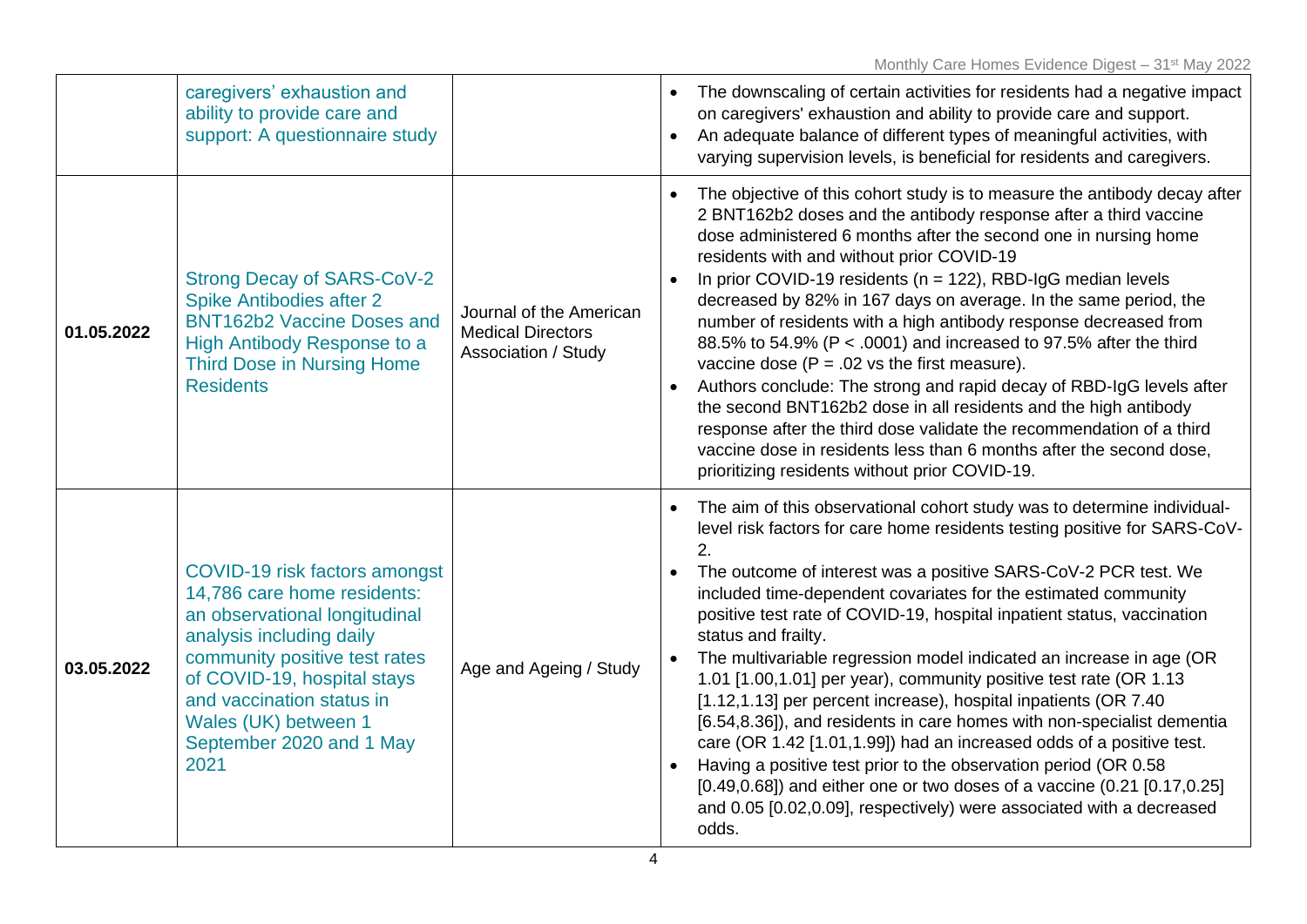| 04.05.2022 | Who's in the House? Staffing<br>in Long-Term Care Homes<br><b>Before and During COVID-19</b><br>Pandemic                                                                                                                                                                                                   | Gerontology and<br>Geriatric Medicine /<br>Study | A survey was created on staffing in LTC homes before and during the<br>$\bullet$<br>COVID-19 pandemic to determine how the staff complement changed.<br>Five broad categories of staff working in LTC homes were as follows:<br>(1) those responsible for personal and support care, (2) nursing care,<br>(3) medical care, (4) rehabilitation and recreational care, and (5) others.<br>There is limited availability of data related to measuring staff<br>complement in the home and those with similar roles had different titles<br>making it difficult to compare between countries. Nevertheless, the<br>survey results highlight that some categories of staff were either absent<br>or deemed non-essential during the pandemic.                                                                                                                                                                                       |
|------------|------------------------------------------------------------------------------------------------------------------------------------------------------------------------------------------------------------------------------------------------------------------------------------------------------------|--------------------------------------------------|---------------------------------------------------------------------------------------------------------------------------------------------------------------------------------------------------------------------------------------------------------------------------------------------------------------------------------------------------------------------------------------------------------------------------------------------------------------------------------------------------------------------------------------------------------------------------------------------------------------------------------------------------------------------------------------------------------------------------------------------------------------------------------------------------------------------------------------------------------------------------------------------------------------------------------|
| 06.05.2022 | <b>Effectiveness of a COVID-19</b><br><b>Additional Primary or Booster</b><br><b>Vaccine Dose in Preventing</b><br><b>SARS-CoV-2 Infection Among</b><br><b>Nursing Home Residents</b><br><b>During Widespread Circulation</b><br>of the Omicron Variant -<br>United States, February 14-<br>March 27, 2022 | <b>MMRW Rep / Study</b>                          | Analysis of COVID-19 surveillance and vaccination data from<br>approximately 15,000 skilled nursing facilities found that, compared with<br>primary series vaccination only, an additional or booster dose provided<br>greater protection (relative $VE = 46.9\%$ ) against SARS-CoV-2 infection<br>during Omicron variant predominance.                                                                                                                                                                                                                                                                                                                                                                                                                                                                                                                                                                                        |
| 10.05.2022 | The impact of COVID-19 on<br>long-term care facilities and<br>their staff in Israel: Results<br>from a mixed methods study                                                                                                                                                                                 | Journal of Nursing<br>Management / Study         | We examined the impact of COVID-19 regarding organizational and<br>$\bullet$<br>management issues at Israeli long-term care facilities.<br>Three main effects emerged: worsened financial status of long-term-<br>care facilities resulting from high expenditures for preventive measures<br>and reduced revenue due to deaths and fewer resident admissions,<br>increased workload due to decreased workforce and additional duties,<br>and negative mental health effects on staff because of increased<br>workload and the conflict between maintaining good clinical practice<br>and following COVID-19 regulations.<br>The development of government directives needs to take into account<br>potential conflicts between the directives and quality care principles and<br>to provide a balanced approach that assures humane care. Facilities<br>and their staff lacked adequate pandemic-related guidance and support. |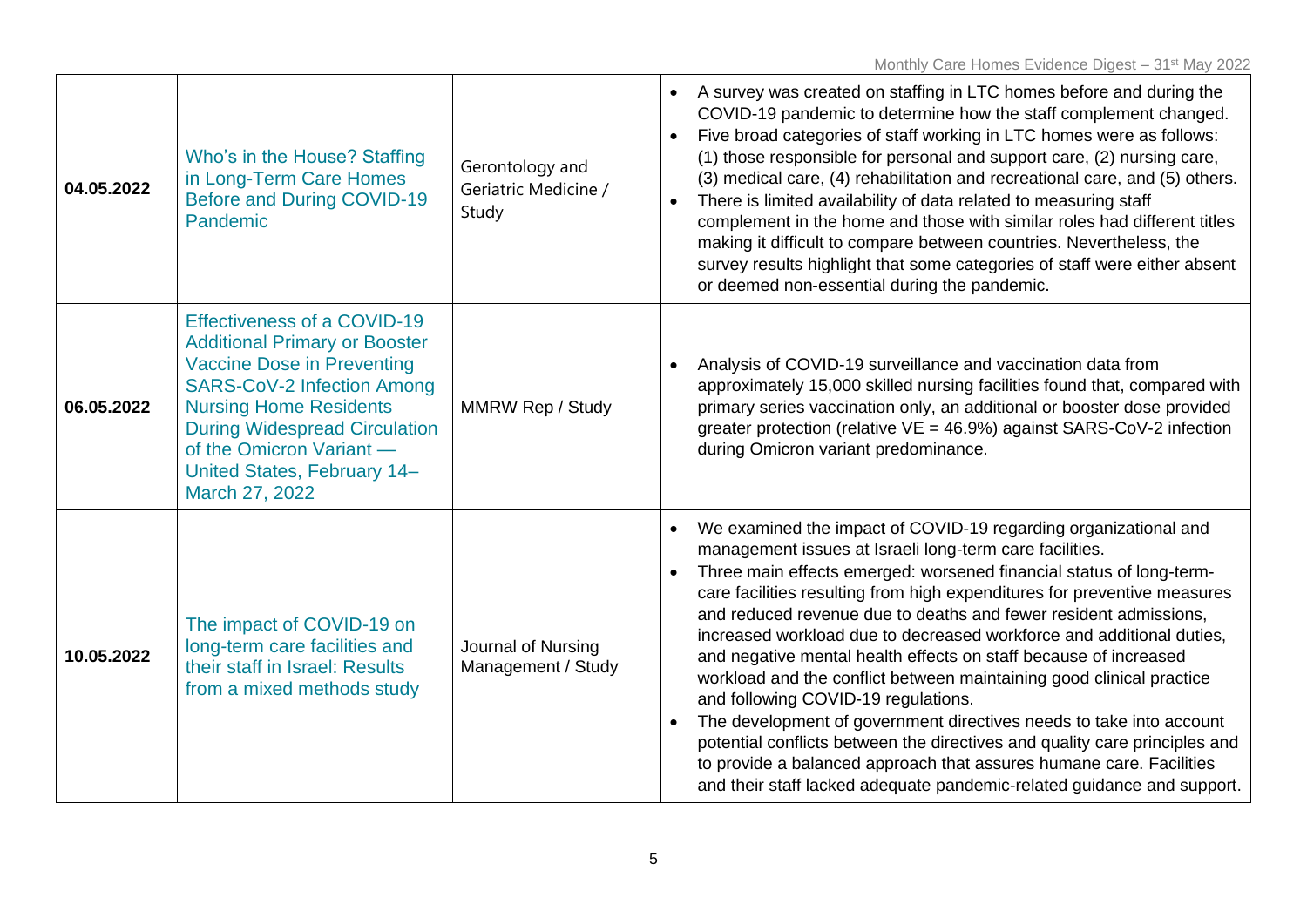| 11.05.2022 | <b>Low-Threshold Testing for</b><br>SARS-CoV-2 (COVID-19) in<br><b>Long-Term Care Facilities</b><br>Early in the First Pandemic<br>Wave, the Twente Region, the<br><b>Netherlands: A Possible Factor</b><br>in Reducing Morbidity and<br><b>Mortality</b> | Journal of Applied<br>Gerontology / Study        | During the first wave of the COVID-19 pandemic, there was a shortage<br>of SARS-CoV-2 diagnostic tests, and testing patients with mild<br>symptoms (low-threshold testing) was not recommended in the<br>Netherlands. Despite these guidelines, to protect those who were most<br>at risk, low-threshold testing was advocated and offered to the majority<br>of long-term care institutions in the Twente region.<br>Strikingly, excess mortality rate in the Twente region 1 month after the<br>introduction of this strategy was found to be 62%-89% lower than that<br>in neighboring regions, which may be explained by this divergent testing<br>strategy. In an emerging pandemic, early implementation of a liberal<br>testing policy may be more effective than restricted testing in settings<br>with a high death rate. |
|------------|-----------------------------------------------------------------------------------------------------------------------------------------------------------------------------------------------------------------------------------------------------------|--------------------------------------------------|------------------------------------------------------------------------------------------------------------------------------------------------------------------------------------------------------------------------------------------------------------------------------------------------------------------------------------------------------------------------------------------------------------------------------------------------------------------------------------------------------------------------------------------------------------------------------------------------------------------------------------------------------------------------------------------------------------------------------------------------------------------------------------------------------------------------------------|
| 12.05.2022 | Delivering a psychosocial<br>program for older people living<br>in retirement homes during the<br>Covid-19 pandemic: A process<br>evaluation and<br>recommendations for<br>community interventions                                                        | Journal of Community<br>Psychology / Study       | The Covid-19 pandemic lockdown regulations caused retirement homes<br>to temporarily ban in-person visitation potentially increasing the mental<br>health risks of older people. An opportunity arose for a multistakeholder<br>community collaboration to design a mental health program for older<br>people.<br>A qualitative retrospective design was used to evaluate the process of<br>$\bullet$<br>delivering a 12-week psychosocial program aimed at preventing<br>loneliness, countering boredom, and providing older people in restricted<br>settings with education about Covid-19 during the lockdown, in Durban,<br>South Africa.<br>A strong need exists for multistakeholder community collaborations<br>when implementing a program where the context restricts physical<br>access.                                 |
| 12.05.2022 | Which factors are associated<br>with COVID-19 infection<br>incidence in care services for<br>older people in Nordic<br>countries? A cross-sectional<br>survey                                                                                             | Scandinavian Journal of<br>Public Health / Study | The proportions of residential/home units with client COVID-19 cases,<br>mid-March-April 2020 were Denmark 22.7%, Finland 9.0%, Norway<br>9.7% and Sweden 38.8%, most cases found in clusters<br>Client likelihood of having COVID-19 was six-fold higher if the<br>$\bullet$<br>employees had COVID-19. Mean client cases per residential/home unit<br>were Denmark 0.78, Finland 0.46, Norway 0.22 and Sweden 1.23.<br>Municipal COVID-19 incidence, employee cases, and the lack of testing<br>resources somewhat explained the confirmed COVID-19 cases among                                                                                                                                                                                                                                                                  |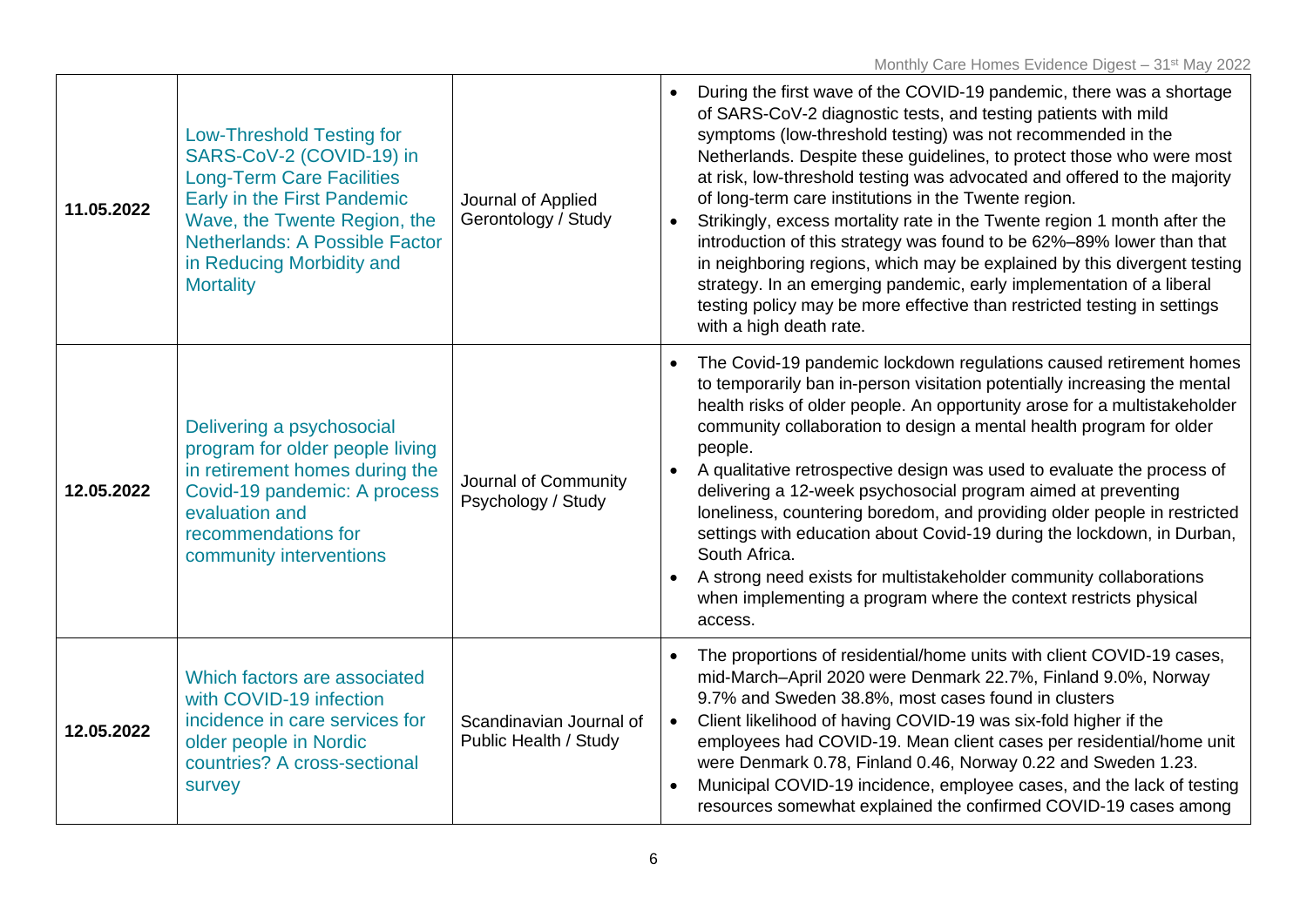|            |                                                                                                                                                 |                                                                                     | older people in residential/home units. A two- to five-fold unexplained<br>inter-country difference in ORs in the multivariate analyses was notable.                                                                                                                                                                                                                                                                                                                                                                                                                                                                                                                                                                                                |
|------------|-------------------------------------------------------------------------------------------------------------------------------------------------|-------------------------------------------------------------------------------------|-----------------------------------------------------------------------------------------------------------------------------------------------------------------------------------------------------------------------------------------------------------------------------------------------------------------------------------------------------------------------------------------------------------------------------------------------------------------------------------------------------------------------------------------------------------------------------------------------------------------------------------------------------------------------------------------------------------------------------------------------------|
| 14.05.2022 | A Call to Action to Enhance<br><b>Understanding of Long COVID</b><br>in Long-Term Care Home<br><b>Residents</b>                                 | Journal of the American<br>Geriatrics Society / Study                               | Although most LTC residents survived acute COVID-19 infection, this<br>does not mean they escaped the lasting impacts of long COVID. There<br>are few studies investigating COVID-19 survivorship, including long<br>COVID prevalence, management, and outcomes among LTC residents.<br>One of the few studies in older adults found that COVID-19 survivors<br>(65+ years) had a higher risk of new or persistent clinical sequelae<br>compared to non-infected older adults. Furthermore, older adult COVID-<br>19 survivors only had increased risk differences of select sequelae (i.e.,<br>respiratory failure, dementia, and post-viral fatigue) compared to a<br>group of older adults with viral lower respiratory tract illness.           |
| 15.05.2022 | A third dose of mRNA COVID-<br>19 vaccine significantly<br>enhances anti-SARS-CoV-2<br>Spike IgG response in nursing<br>home residents in Italy | Journal of the American<br><b>Medical Directors</b><br>Association / Study          | A third dose of the mRNA vaccine was shown to increase neutralizing<br>antibody levels and prevent severe outcomes. However, data on the<br>response to third dose of SARS-CoV-2 vaccine in frail and complex<br>population in NH are still limited. In this context, we have assessed the<br>trajectories of humoral immunity in a sample NH resident receiving a<br>three-dose SARS-CoV-2 vaccine schedule.<br>A third dose of mRNA COVID-19 vaccine dose restores high levels of<br>anti-Spike IgG in nursing home residents. A longer interval between first<br>and third dose does not impair immunogenicity.                                                                                                                                  |
| 16.05.2022 | <b>Severity of Omicron SARS-</b><br>CoV-2 Infection in Vaccinated<br>and Unvaccinated Residents of<br><b>Long Term Care Homes</b>               | <b>Infection Control &amp;</b><br>Hospital Epidemiology /<br><b>Research Letter</b> | In Ontario, PCR testing for COVID-19 is recommended for all residents<br>with any compatible symptom, or exposure to any infected person. To<br>assess the severity of COVID-19 due to Omicron in Ontario LTC<br>residents, we undertook a chart review of the first 100 residents of<br>Ontario LTC homes owned or managed by Extendicare Ltd. who were<br>diagnosed with COVID-19 after December 15, 2021.<br>The 100 cases were diagnosed in 12 homes (median 3.5 per home;<br>range 1-29) between December 17th and 30st, 2021. The median age<br>was 83.5 years (range 48-99); 72 were female; 6 were<br>immunocompromised, 23 had chronic renal disease, and 13 had<br>previously had COVID-19. Overall, 5 residents had refused vaccination, |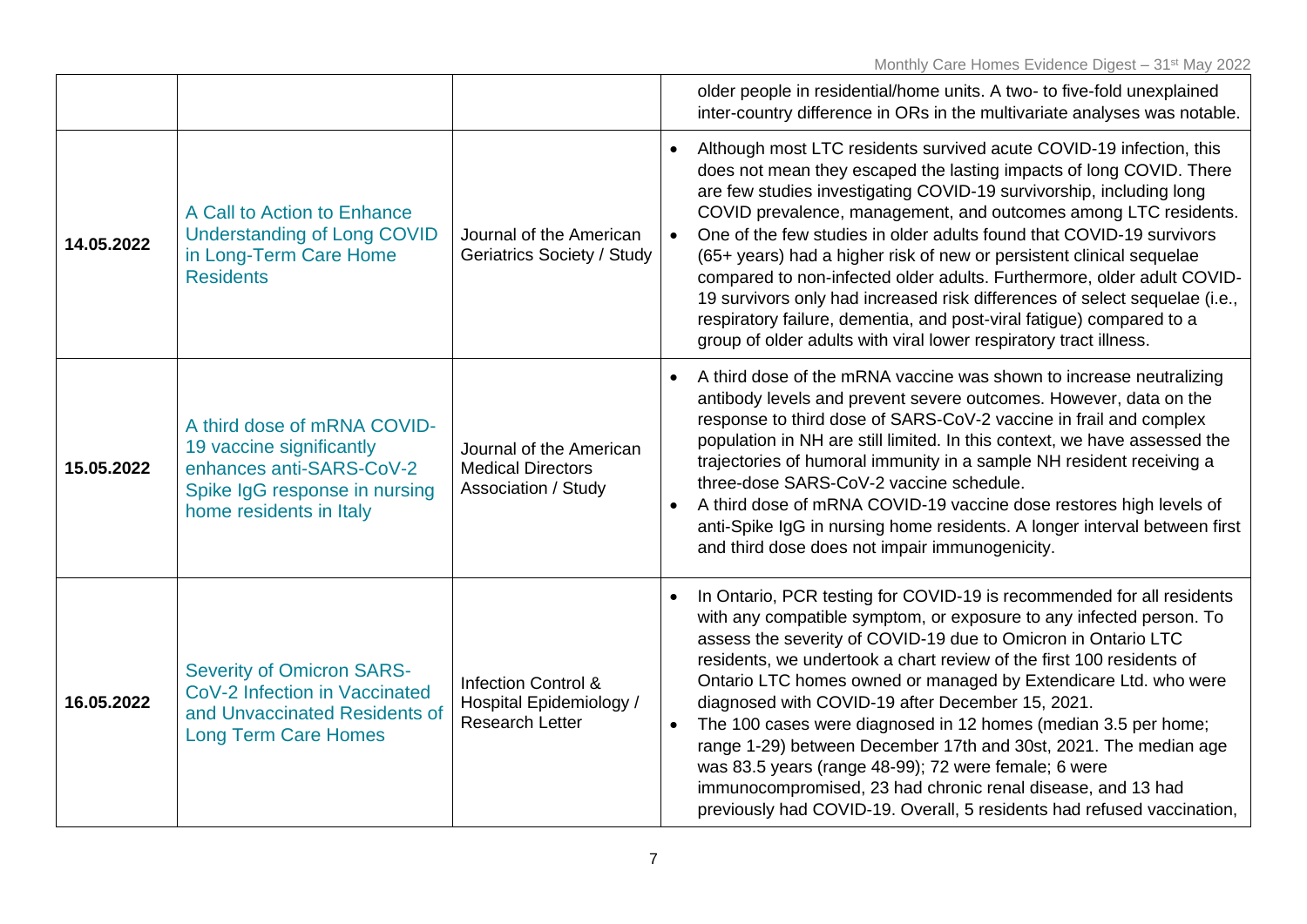|            |                                                                                                               |                                                                            | 3 had received a single dose, 28 had received 2 doses and 64 had<br>received 3 doses<br>overall, the 31 day case fatality rate was 25% (2/8) in residents who had<br>not been vaccinated or had received a single vaccine dose, 7.1% (2/28)<br>in residents who had received 2 doses of vaccine, and 3.1% (2/64) in<br>residents who had received 3 doses of vaccine (P=.01).                                                                                                                                                                                                                                                                                                                                                                                                                                                                         |
|------------|---------------------------------------------------------------------------------------------------------------|----------------------------------------------------------------------------|-------------------------------------------------------------------------------------------------------------------------------------------------------------------------------------------------------------------------------------------------------------------------------------------------------------------------------------------------------------------------------------------------------------------------------------------------------------------------------------------------------------------------------------------------------------------------------------------------------------------------------------------------------------------------------------------------------------------------------------------------------------------------------------------------------------------------------------------------------|
| 17.05.2022 | Centenarians from long-term<br>care facilities and COVID-19-<br>relevant hospital admissions                  | Journal of the American<br><b>Medical Directors</b><br>Association / Study | We found lower rates of COVID-19-relevant hospital admissions in<br>centenarians from long-term care facilities than in younger residents;<br>COVID-19 hospital mortality was higher in female centenarians.<br>We found lower rates of COVID-19-relevant hospital admissions in<br>centenarians than in the younger cohorts of oldest old residents in<br>LTCF, where the hypothesis of COVID-19-specific resilience in<br>centenarians should be further investigated.2, 3 However, very likely<br>lower admissions rates could be due to the fact that centenarians were<br>treating differently when it came to COVID-19 infections.                                                                                                                                                                                                              |
| 19.05.2022 | Testing and vaccination to<br>reduce the impact of COVID-<br>19 in nursing homes: an agent-<br>based approach | <b>BMC Infectious Diseases</b><br>/ Study                                  | Efforts to protect residents in nursing homes involve non-<br>pharmaceutical interventions, testing, and vaccine. We sought to<br>quantify the effect of testing and vaccine strategies on the attack rate,<br>length of the epidemic, and hospitalization.<br>Interactions between 172 residents and 170 staff based on data from a<br>nursing home in Los Angeles, CA. Scenarios were simulated assuming<br>different levels of non-pharmaceutical interventions, testing frequencies,<br>and vaccine efficacy to reduce transmission.<br>Authors conclude: Improving frequency of testing from 7-days to 3-days<br>minimized the number of infections and hospitalizations, despite<br>widespread community transmission. Vaccine prioritization of staff<br>provides the best protection strategy when the risk of viral introduction<br>is high. |
| 19.05.2022 | The role of staff in<br>transmission of SARS-CoV-2<br>in long-term care facilities                            | Epidemiology / Study                                                       | We examined SARS-CoV-2 transmission among residents and staff in<br>$\bullet$<br>60 long-term care facilities in Fulton County, Georgia, from March 2020<br>to September 2021.                                                                                                                                                                                                                                                                                                                                                                                                                                                                                                                                                                                                                                                                        |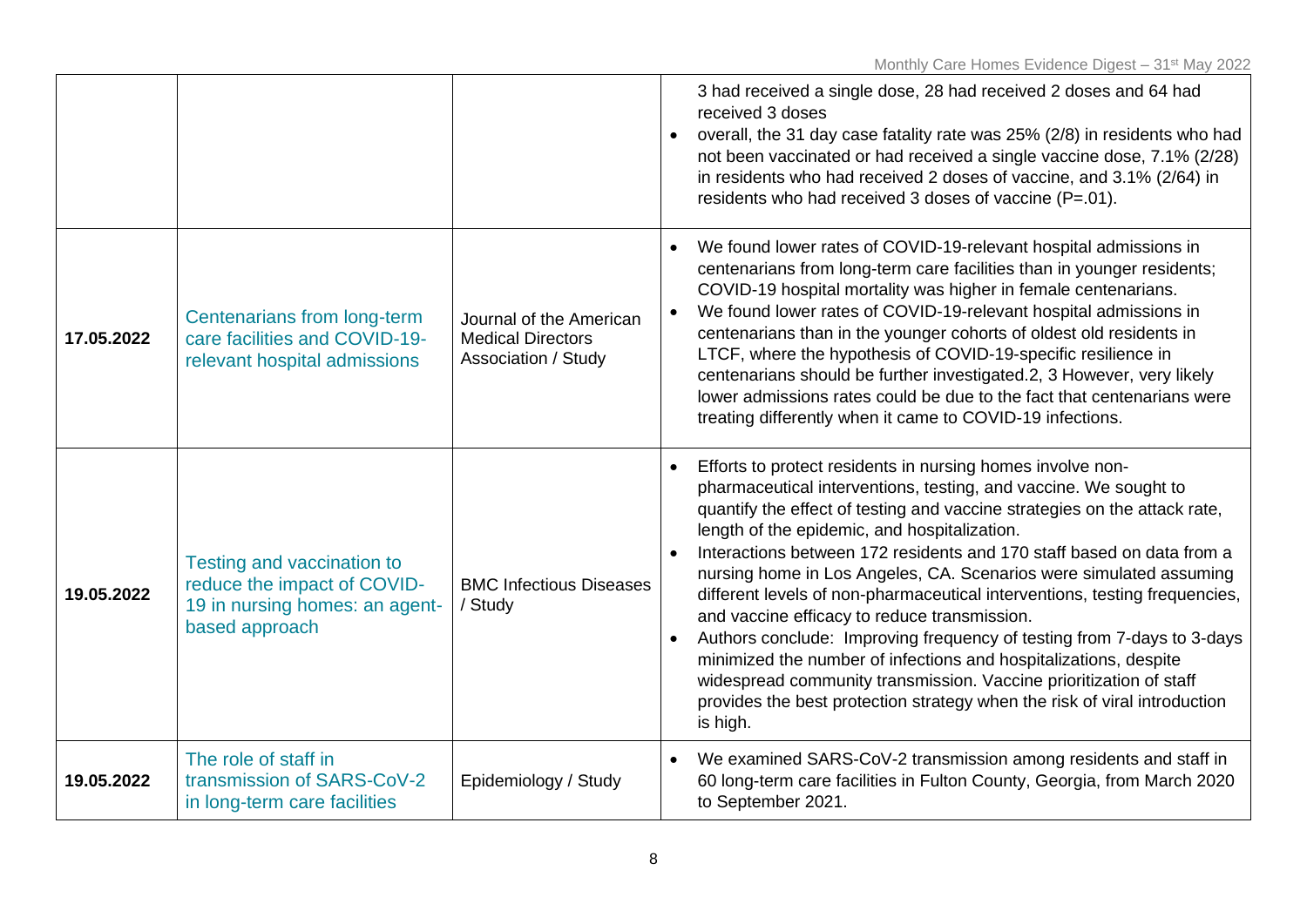|            |                                                                                                                                                                                                                                               |                                                                    | Case counts, outbreak size and duration, and R(t) declined rapidly and<br>remained low after vaccines were first distributed to long-term care<br>facilities in December 2020, despite increases in community incidence<br>in summer 2021. Staff cases were more infectious than resident cases<br>(average individual reproduction number, Ri = 0.6 [95%CI: 0.4-0.7] and<br>0.1 [95%CI: 0.1-0.2], respectively).<br>COVID-19 vaccines slowed transmission and contributed to reduced<br>$\bullet$<br>caseload in long-term care facilities.<br>Staff cases were six times more infectious than resident cases,<br>consistent with the hypothesis that staff were the primary drivers of<br>SARS-CoV-2 transmission in long-term care facilities.                                                                                                    |
|------------|-----------------------------------------------------------------------------------------------------------------------------------------------------------------------------------------------------------------------------------------------|--------------------------------------------------------------------|------------------------------------------------------------------------------------------------------------------------------------------------------------------------------------------------------------------------------------------------------------------------------------------------------------------------------------------------------------------------------------------------------------------------------------------------------------------------------------------------------------------------------------------------------------------------------------------------------------------------------------------------------------------------------------------------------------------------------------------------------------------------------------------------------------------------------------------------------|
| 20.05.2022 | Reduced humoral response 3<br>months following BNT162b2<br>vaccination in SARS-CoV-2<br>uninfected residents of long-<br>term care facilities                                                                                                 | Age and Aging / Study                                              | Plasma levels of SARS-CoV-2-specific total IgG, IgM and IgA<br>$\bullet$<br>antibodies were measured before and 3 months after vaccination in<br>older residents of LTCF. Neutralisation capacity was assessed in a<br>pseudovirus neutralisation assay against the original WH1 and later<br>B.1.617.2/Delta variants.<br>Three months after vaccination, uninfected older adults presented<br>$\bullet$<br>reduced SARS-CoV-2-specific IgG levels and a significantly lower<br>neutralisation capacity against the WH1 and Delta variants compared<br>with vaccinated uninfected younger individuals.<br>Although hybrid immunity seems to be active in previously infected<br>older adults 3 months after mRNA/BNT162b2 vaccination, humoral<br>immune responses are diminished in COVID-19 uninfected but<br>vaccinated older residents of LTCF. |
| 20.05.2022 | <b>Characteristics of Nursing</b><br><b>Home Residents and</b><br><b>Healthcare Personnel with</b><br><b>Repeat Positive SARS-CoV-2</b><br>Tests ≥ 90 Days After Initial<br>Infection: 4 U.S. Jurisdictions,<br><b>July 2020 - March 2021</b> | <b>Infection Control &amp;</b><br>Hospital Epidemiology /<br>Study | Prior SARS-CoV-2 infection is associated with a reduced risk of repeat<br>infection for nearly six months. However, reinfections are frequently<br>reported, particularly after 90 days from prior infection.<br>Early in the COVID-19 pandemic, CDC recommended that NH residents<br>$\bullet$<br>and healthcare personnel (HCP) previously diagnosed with SARS-CoV-<br>2 infection should not be re-tested within 90 days following an initial<br>infection, unless symptomatic. After 90 days, individuals should be<br>tested if they develop COVID-19 symptoms, have been exposed to<br>persons with COVID-19, were associated with a COVID-19 outbreak, or                                                                                                                                                                                     |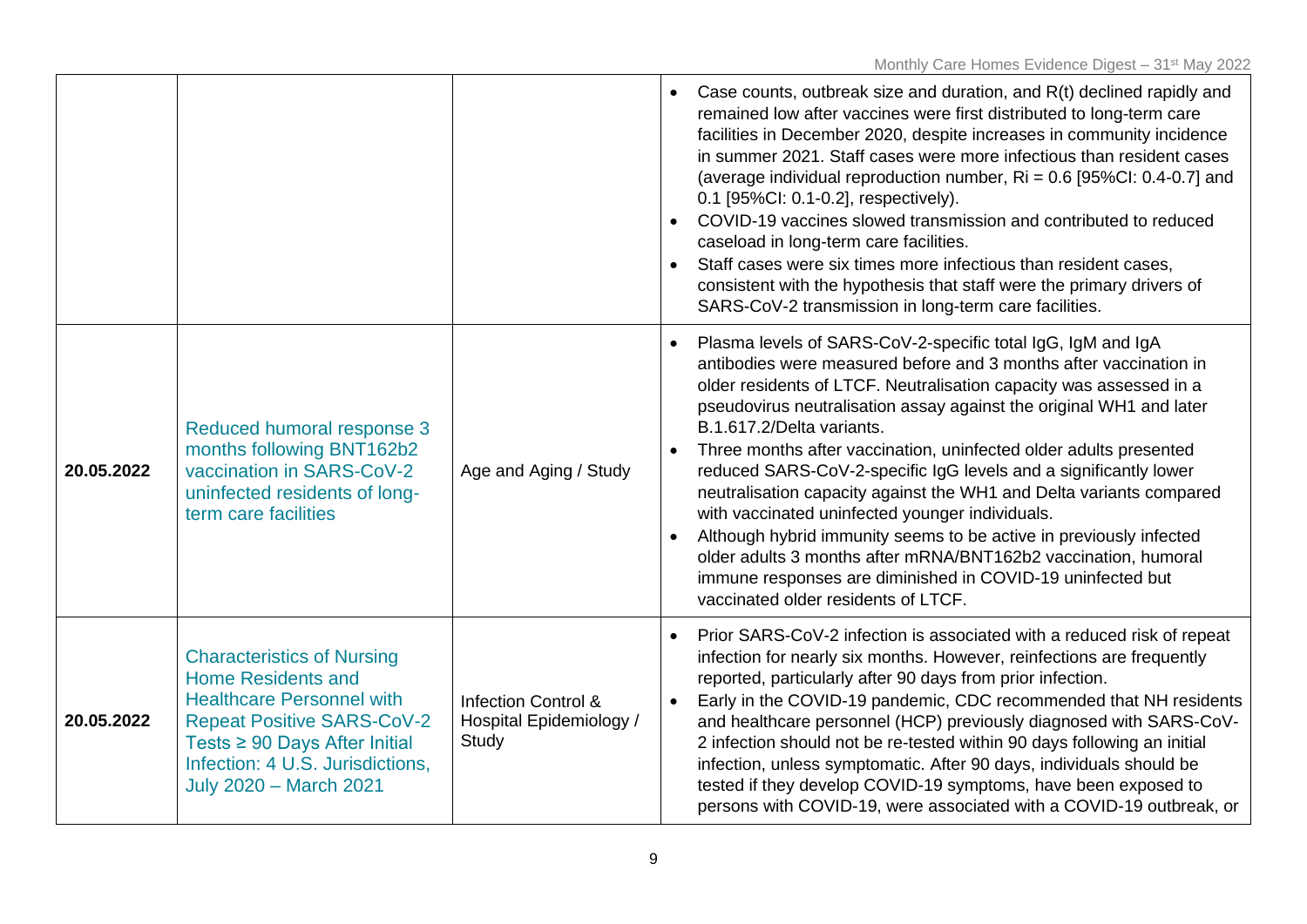|            |                                                                                                                                        |                                                                            | as part of routine HCP screening based on community incidence and<br>vaccination status<br>Individuals with low Ct values were more likely to report COVID-19<br>symptoms but were otherwise difficult to distinguish from individuals<br>with high Ct value specimens using clinical information, including prior<br>testing results, timing since initial infection, or SARS-CoV-2 exposure<br>history. These findings support the CDC recommendations at the time<br>of the study for testing individuals ≥90 days after their initial infection.                                                                                                                                                                                                                                  |
|------------|----------------------------------------------------------------------------------------------------------------------------------------|----------------------------------------------------------------------------|---------------------------------------------------------------------------------------------------------------------------------------------------------------------------------------------------------------------------------------------------------------------------------------------------------------------------------------------------------------------------------------------------------------------------------------------------------------------------------------------------------------------------------------------------------------------------------------------------------------------------------------------------------------------------------------------------------------------------------------------------------------------------------------|
| 23.05.2022 | Incidence and Outcomes of<br><b>SARS-CoV-2 in Post-Acute</b><br><b>Skilled Nursing Facility Care</b>                                   | Journal of the American<br><b>Medical Directors</b><br>Association / Study | The objectives of this cohort study were: To examine the risk of<br>contracting SARS-CoV-2 during a post-acute skilled nursing facility<br>(SNF) stay and the associated risk of death.<br>Primary outcomes included testing positive for SARS-CoV-2 during the<br>post-acute SNF stay, and death among those who tested positive.<br>The sample included 45,094 post-acute SNF admissions. Overall, 5.7%<br>$\bullet$<br>of patients tested positive for SARS-CoV-2 within 100 days of<br>admission, with 1.0% testing positive within 1-14 days, 1.4% within 15-<br>30 days, and 3.4% within 31-100 days. Of all newly admitted patients,<br>0.8% contracted SARS-CoV-2 and died, while 6.7% died without known<br>infection.                                                       |
| 24.05.2022 | SARS-CoV-2 cases reported<br>from long-term residential<br>facilities (care homes) in South<br>Africa: a retrospective cohort<br>study | <b>BMC Public Health /</b><br>Study                                        | The study aimed to describe the temporal trends as well as the<br>characteristics and risk factors for mortality among residents and staff<br>who tested positive for SARS-CoV-2 in selected LTCFs across South<br>Africa.<br>Multivariable logistic regression was used to assess risk factors for<br>$\bullet$<br>mortality amongst LTCF residents.<br>The analysis of SARS-CoV-2 cases in sentinel LTCFs in South Africa<br>$\bullet$<br>points to an encouraging trend of decreasing numbers of outbreaks,<br>cases and risk for mortality since the first wave. LTCFs are likely to<br>have learnt from international experience and adopted national<br>protocols, which include improved measures to limit transmission and<br>administer early and appropriate clinical care. |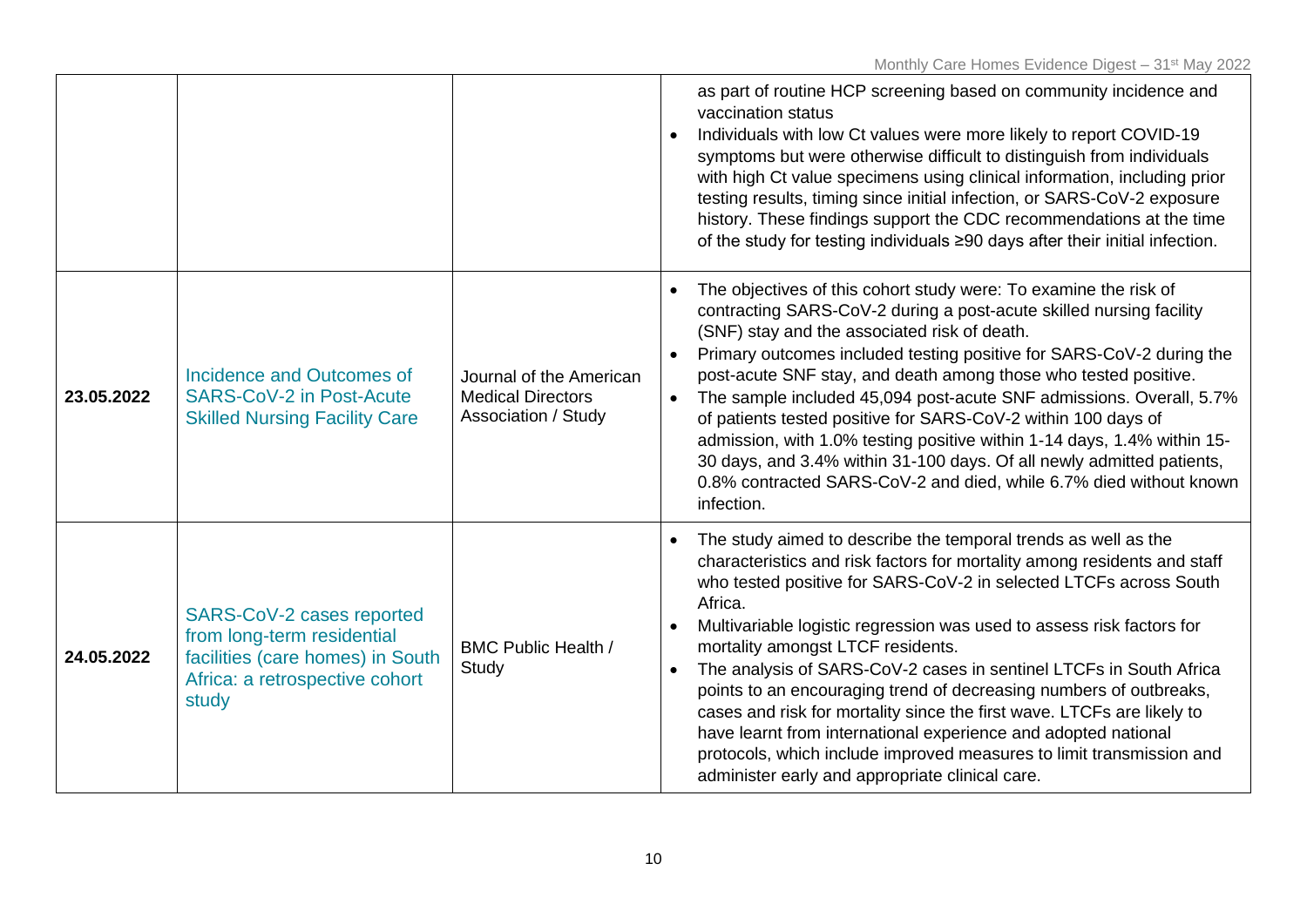| 01.06.2022 | <b>COVID-19 vaccine booster</b><br>dose needed to achieve<br><b>Omicron-specific neutralisation</b><br>in nursing home residents                                                                                     | eBioMedicine / Study                           | We longitudinally enrolled 85 NH residents (median age 77) and 48<br>HCWs (median age 51), and sampled them after the initial vaccination<br>series; and just before and 2 weeks after booster vaccination. Anti-<br>spike, anti-receptor binding domain (RBD) and neutralisation titres to<br>the original Wuhan strain and neutralisation to the Omicron strain were<br>obtained.<br>With boosting, the vast majority of HCWs and NH residents developed<br>detectable Omicron-specific neutralising activity. These data provide<br>immunologic evidence that strongly supports booster vaccination to<br>broaden neutralising activity and counter waning immunity in the hope it<br>will better protect this vulnerable, high-risk population against the<br>Omicron variant. |
|------------|----------------------------------------------------------------------------------------------------------------------------------------------------------------------------------------------------------------------|------------------------------------------------|------------------------------------------------------------------------------------------------------------------------------------------------------------------------------------------------------------------------------------------------------------------------------------------------------------------------------------------------------------------------------------------------------------------------------------------------------------------------------------------------------------------------------------------------------------------------------------------------------------------------------------------------------------------------------------------------------------------------------------------------------------------------------------|
| 01.06.2022 | Immunogenicity of BNT162b2<br>vaccine booster against SARS-<br>CoV-2 Delta and Omicron<br>variants in nursing home<br>residents: A prospective<br>observational study in older<br>adults aged from 68 to 98<br>years | The Lancet Regional<br>Health - Europe / Study | In this monocenter prospective observational study, anti-spike IgG<br>levels, S1 domain reactive T cell counts, serum neutralizing antibody<br>titers against Delta and Omicron variants were compared before and up<br>to three months after the BNT162b2 booster dose, in NH residents<br>without COVID-19 (COVID-19 naive) or with COVID-19 prior to initial<br>vaccination (COVID-19 recovered).<br>The booster dose induced a high increase of anti-spike antibody levels<br>in all subjects ( $p < 0.0001$ ) and a mild transient increase of specific T<br>cells. Before the booster dose, Delta neutralization was detected in 19%<br>$(n = 8/43)$ and 88% $(n = 37/42)$ of COVID-19 naive and COVID-19<br>recovered subjects, respectively.                               |

### **Guidance**

| <b>Publication</b><br>date   | <b>Title / URL</b>                                                                  | Author(s)                                        | <b>Digest</b>                                                                                                                            |
|------------------------------|-------------------------------------------------------------------------------------|--------------------------------------------------|------------------------------------------------------------------------------------------------------------------------------------------|
| 03.05.2022<br><b>Updated</b> | COVID-19 - information and<br>quidance for care home<br>settings (for older adults) | Public Health Scotland,<br><b>ARHAI Scotland</b> | This guidance relates to the management of COVID-19 in support of<br>those working in care home settings and users of their services. It |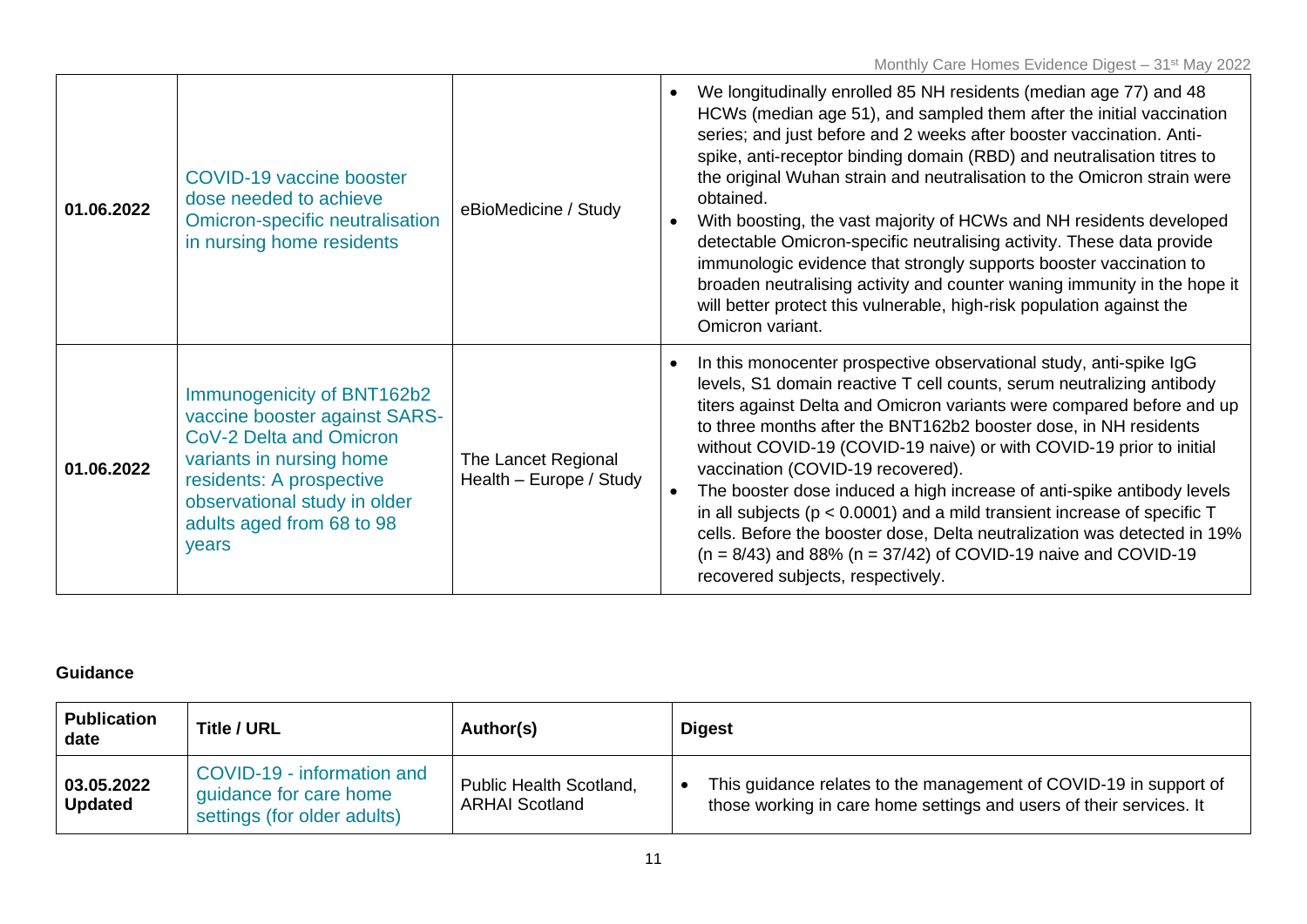|                              |                                                                                                                                                                                                                                                                                        |                                                        | should be used for residential and respite services for older people,<br>that are registered as care homes with the Care Inspectorate.                                                                                                                                                                                                                                                                                                                                                                                                                      |
|------------------------------|----------------------------------------------------------------------------------------------------------------------------------------------------------------------------------------------------------------------------------------------------------------------------------------|--------------------------------------------------------|-------------------------------------------------------------------------------------------------------------------------------------------------------------------------------------------------------------------------------------------------------------------------------------------------------------------------------------------------------------------------------------------------------------------------------------------------------------------------------------------------------------------------------------------------------------|
| 16.05.2022<br><b>Updated</b> | <b>Public Health &amp; Infection</b><br><b>Prevention &amp; Control</b><br><b>Guidelines</b><br>on the Prevention and<br>Management of Cases and<br><b>Outbreaks</b><br>of COVID-19, Influenza &<br>other Respiratory Infections<br>$\mathsf{I}$<br><b>Residential Care Facilities</b> | <b>Health Protection</b><br><b>Surveillance Centre</b> | This document replaces version 1.4 of this document. Circulation of<br>influenza virus has increased in early 2022 and it is likely that it will<br>continue to co-circulate with SARS-Cov-2 for a time during 2022. The<br>emergence of the more infectious Omicron variant that is now<br>dominant in Ireland represents an additional challenge. The clinical<br>features caused by infection with respiratory viruses are often difficult<br>to differentiate and the public health and infection prevention and<br>control management is very similar. |

## **Statistics**

| <b>Publication</b><br>date | <b>Title / URL</b>                                                                           | Author(s)                  | <b>Digest</b>                                                                                                                                                                                                           |
|----------------------------|----------------------------------------------------------------------------------------------|----------------------------|-------------------------------------------------------------------------------------------------------------------------------------------------------------------------------------------------------------------------|
| 18.05.2022                 | Coronavirus (COVID-19): adult<br>care homes - additional data                                | <b>Scottish Government</b> | Weekly data on COVID-19 in adult care homes in Scotland.                                                                                                                                                                |
| 24.05.2022                 | Care home resident deaths<br>registered in England and<br>Wales, provisional                 | <b>ONS</b>                 | Provisional counts of the number of care home resident deaths<br>registered in England and Wales, by region, including deaths involving<br>coronavirus (COVID-19), in the latest weeks for which data are<br>available. |
| 24.05.2022                 | Number of deaths in care<br>homes notified to the Care<br><b>Quality Commission, England</b> | ONS, CQC                   | Provisional counts of deaths in care homes caused by the coronavirus<br>(COVID-19) by local authority. Published by the Office for National<br>Statistics and Care Quality Commission.                                  |
| 24.05.2022                 | <b>Notifications to Care</b><br>Inspectorate Wales related to                                | <b>Welsh Government</b>    | Notifications to Care Inspectorate Wales related to COVID-19 in adult<br>care homes                                                                                                                                     |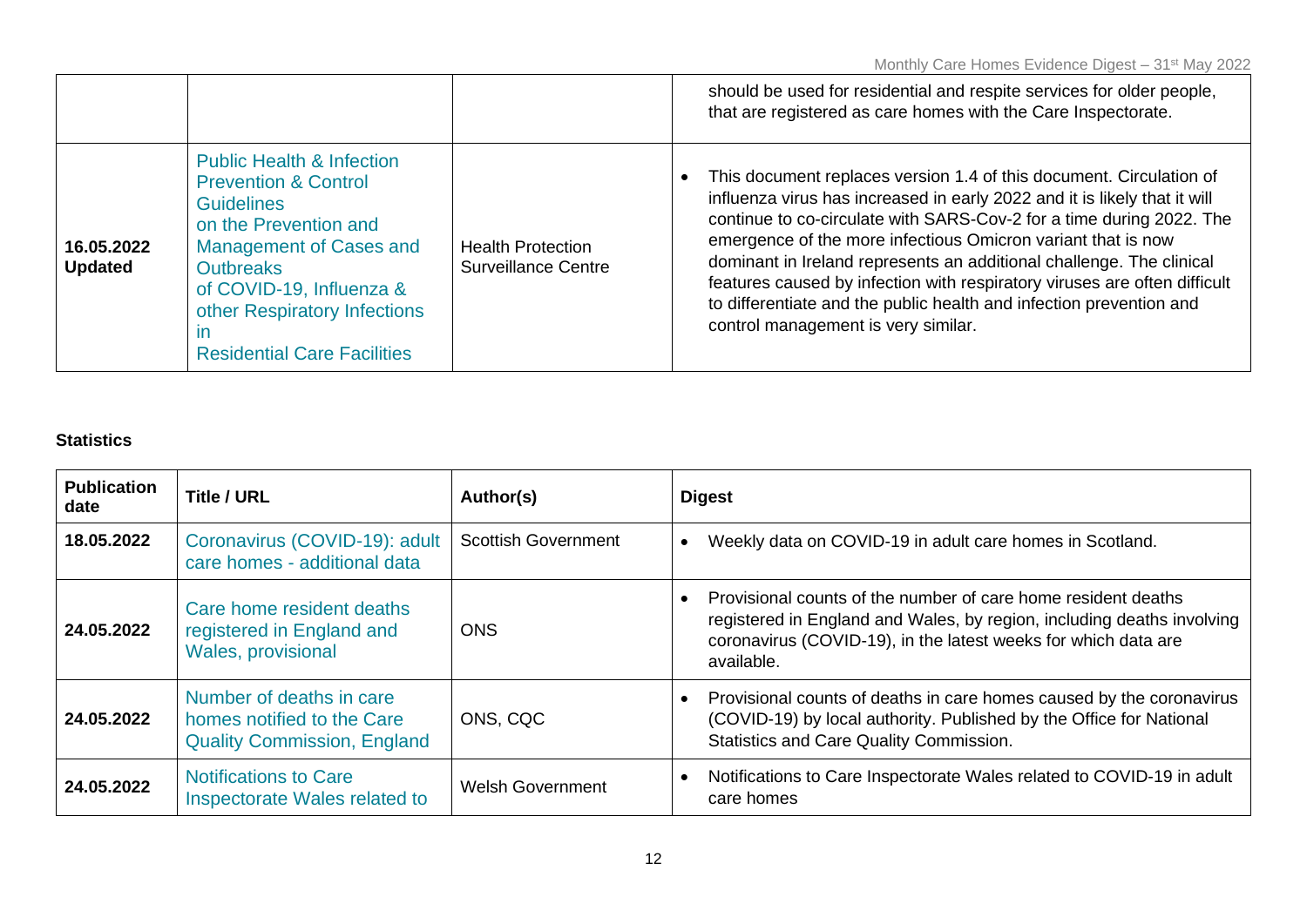| COVID-19 in adult care homes |  |  |
|------------------------------|--|--|
| (headline data): 18 May 2022 |  |  |

### **Editorials and News**

| <b>Publication</b><br>date | <b>Title / URL</b>                                                                               | Author(s)           | <b>Digest</b>                                                                                                                                                                                                                                                                                                                                                                                                                                                                                                                                                                                                                                                                                                                                                                                                           |  |
|----------------------------|--------------------------------------------------------------------------------------------------|---------------------|-------------------------------------------------------------------------------------------------------------------------------------------------------------------------------------------------------------------------------------------------------------------------------------------------------------------------------------------------------------------------------------------------------------------------------------------------------------------------------------------------------------------------------------------------------------------------------------------------------------------------------------------------------------------------------------------------------------------------------------------------------------------------------------------------------------------------|--|
| 03.05.2022                 | No minister, a "protective ring"<br>was not thrown around care<br>homes                          | <b>Martin McKee</b> | Cathy Gardner and Fay Harris, whose fathers had died from covid-19<br>$\bullet$<br>in care homes during the first wave of the pandemic, challenged the<br>repeated claim by the then health secretary Matt Hancock that the<br>government had thrown a "protective ring" around care homes. They<br>sought a ruling from the High Court that some decisions at the time<br>had either breached their fathers' human rights or were unlawful.<br>The Court rejected their arguments on human rights grounds, but<br>$\bullet$<br>ruled that the Secretary of State (then Matt Hancock) and Public<br>Health England6 had acted unlawfully in respect of two documents in<br>March and April 2020—a discharge policy and admissions guidance<br>respectively.                                                             |  |
| 11.05.2022                 | <b>National Academies: US</b><br><b>Nursing Home System Needs</b><br><b>Fundamental Overhaul</b> | Jennifer Abbasi     | A committee of the National Academies of Sciences, Engineering, and<br>$\bullet$<br>Medicine released its lengthy consensus study report, The National<br>Imperative to Improve Nursing Home Quality, in April. The panel found<br>that the current system falls far short of its vision of high-quality<br>nursing homes, in which "residents receive care in a safe environment<br>that honors their values and preferences, addresses goals of care,<br>promotes equity, and assesses benefits and risks of care and<br>treatments."<br>The recommendations include improving low-paid nursing home<br>$\bullet$<br>workers' wages and benefits while shoring up minimum staffing<br>standards and education requirements. Nursing homes should be<br>constructed or renovated to provide smaller and more home-like |  |